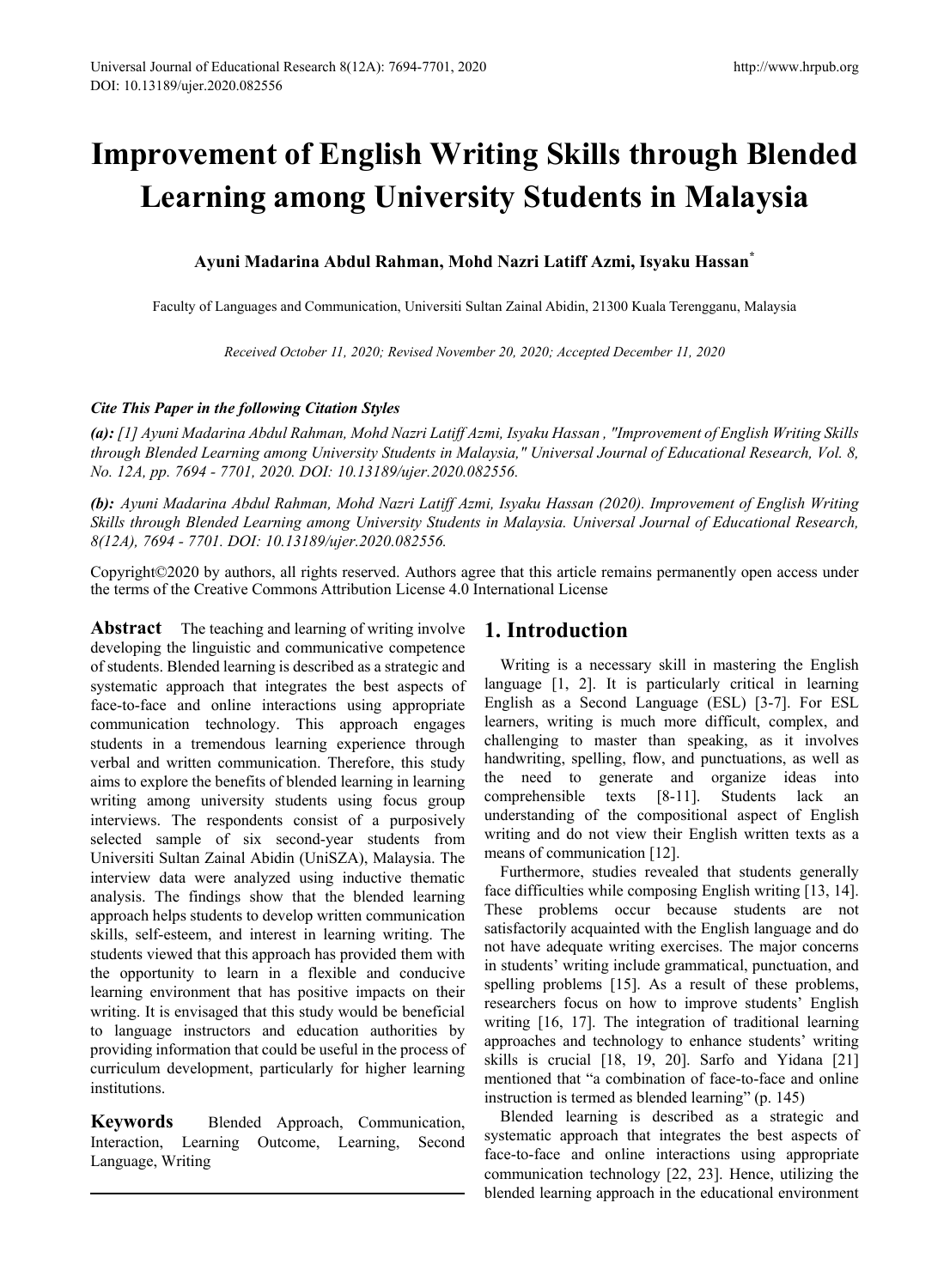could be useful [24]. Recent studies have focused on the blended approach to address difficulties in language learning [25-27] due to its various advantages. Regardless of some motivational and technology-related constraints, utilizing communication technology as a part of the classroom develops students' interest and trust in composing and upgrading their mechanical and social aptitudes. According to Mabuan and Ebron [26], the blended learning approach helps students to develop writing skills. As such, learners may acquire self-governance and enhance their dispositions toward English language learning.

Blended learning is required to help students fulfill the requirements of the working world [1]. This is because utilizing blended learning in the educational context can help students to develop positive learning outcomes [26, 28]. The blended learning approach is also useful in the area of English writing as it improves students' communication with their teachers, reduces communication anxiety, and motivates self-directed learners to improve their academic writing abilities [29]. Besides, blended learning engages students in a significant learning experience that suits their personal and academic interests [30, 31]. The blended learning approach supplements the traditional teaching method to ensure a learning environment that is appropriate to students' lives [32, 33]. Despite the importance of blended learning in achieving positive learning outcomes, very few studies were conducted to explore its benefits, focusing on the Malaysian context from teachers' perspectives [34]. Therefore, this study aims to explore the perceived benefits of blended learning in learning writing among university students in Malaysia.

## **2. Literature Review**

Research shows that blended learning is significantly related to students' satisfaction with the effectiveness of learning [35. 36]. In reality, communications technology is extensively utilized to meet various societal needs, including the need to address students' writing problems at different levels of learning [37]. For example, the Learning Management System (LMS) has become an important tool in the blended learning environment [38], especially for educational content delivery and management [39]. Several studies examined students writing in the ESL classroom using blended learning. For instance, Sahin [40] conducted research to investigate learners' perceptions of blended learning in tertiary institutions. The findings showed that effective learning tends to be achieved when face-to-face interactions are combined with Moodle interventions. Moodle was found to be effective in improving students' grammar and reading comprehension [41]

Blended learning is viewed as a new method of

teaching that does not solely focus on teachers as information providers; it includes students as well. This mode of learning provides students with autonomy to progress while their achievements are supervised [25, 42]. To provide students with more appropriate access to quality learning experiences, educators need to discover effective and flexible delivery models instead of utilizing traditional learning methods alone [43, 44]. Supporting this point, Lloyd-Smith [45] mentioned that blended learning provides institutions with the opportunity to maximize classroom space and resources. Besides, blended learning offers flexibility for adult students who often have various commitments outside of the school environment. Through the blended learning approach, students could also improve their language skills and self-confidence [46, 47].

To achieve positive learning outcomes in the ESL classroom, students' English writing needs to be improved [13-14]. The blended learning approach could play a crucial role in this regard [26, 34]. According to Thirusanku and Yunus [1], blended learning is needed to enhance English language proficiency, especially among university students. Akkoyunlu and Soylu [48] found that students who developed positive perceptions of blended learning are likely to increase their engagement and become more active in the blended learning environment. Emelyanova and Voronina [27] believed that the blended approach is effective in developing self-directed learning and students' motivation intrinsically.

Furthermore, Yamin and Ishak [38] found that, in tertiary institutions, students have positive perceptions of blended learning, particularly LMS. The study confirmed the usefulness of blended learning in enhancing students' performance by supporting document sharing, which helps them to accomplish their tasks more quickly. In sum, previous studies affirmed that blended learning is utilized to improve learning outcomes [35, 40] due to its several advantages [26, 42, 44, 45]. Besides, the blended learning approach is proven to be more effective compared with the traditional methods as it is proven as more effective than the traditional methods [27, 40]. Annamalai [34] asserted that blended learning "shows greater effectiveness in learning outcomes compared to traditional classroom teaching" (p. 148). Therefore, the present study focuses on perceived benefits of blended learning in developing English writing skills among ESL students at a public university in Malaysia. The findings of this study could be useful in addressing students' difficulties, specifically in English writing.

#### **2.1. Blended Learning Tools**

The blended learning tools could be generally classified into three groups: LMS tools, social networking tools, and synchronized tools. LMS refers to web-based technologies such as Moodle and Blackboard that support the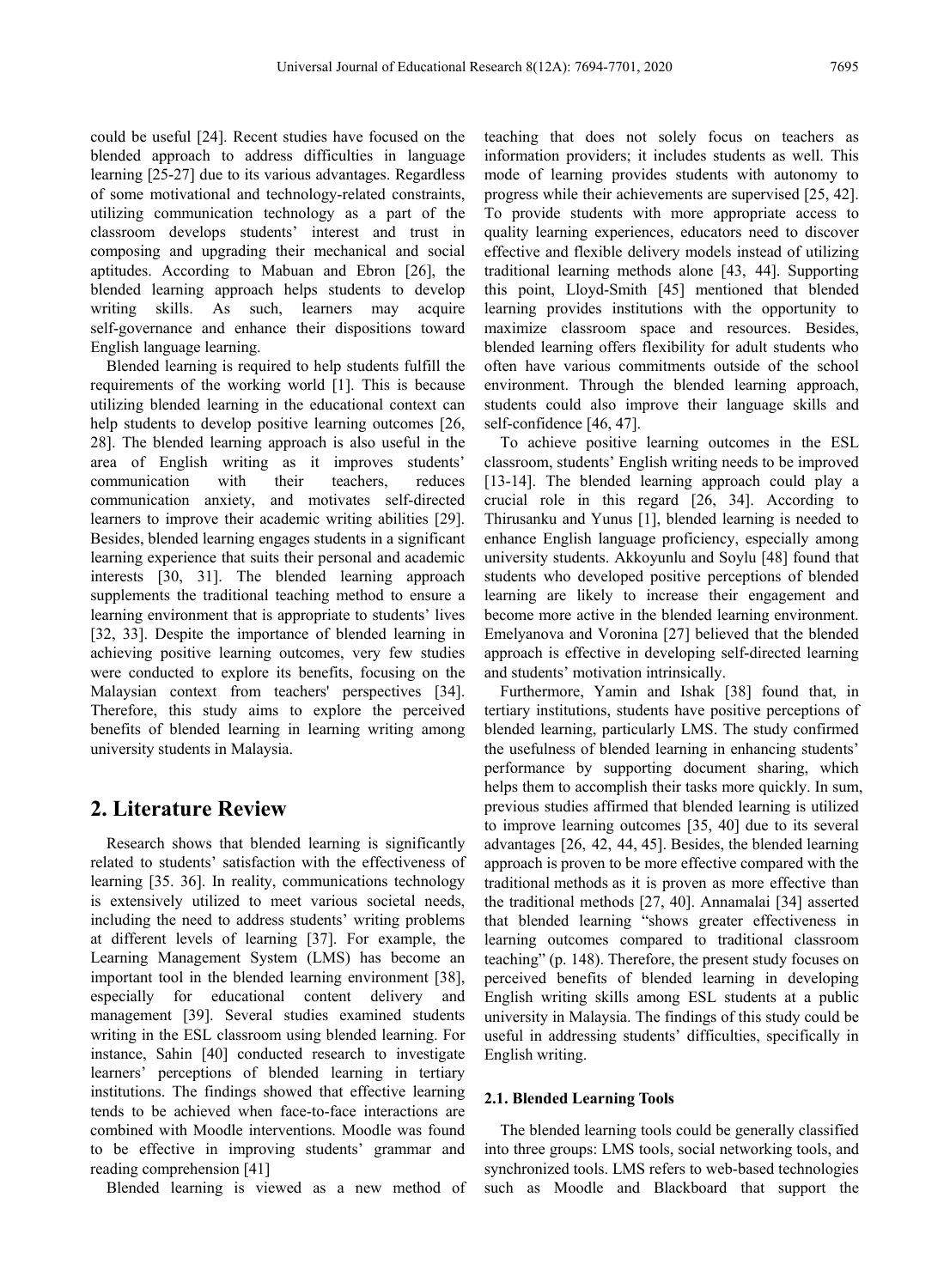development, delivery, and assessment of particular learning material [49]. Social networking tools consist of Facebook, WhatsApp, Twitter, Skype, and Facebook used for discussion and sharing of educational content. The third category consists of the synchronized tools that are openly accessible, such as Dropbox, Google Apps, and Zoho Apps [50-52]. Nedeva and Dineva [53] stated that these online resources "have allowed people with common interests to meet, share ideas, and collaborate in innovative ways" (p. 471).

According to Wang [54], the implementation of blended learning tools in higher learning institutions promotes engagement and interaction among students and thus creates "a more learner-centered learning environment" (p. 842). Nedeva and Dineva [52] also mentioned that the blended learning approach utilizes flexible and collaborative communication tools to develop a content-specific platform. Besides, a study [51] shows that blended learning tools "are particularly used to support group members in editing online documents, along with exchanging thoughts and insights related to the subject matter" [p. 6]. Thus, instructors are encouraged to inspire their students to employ blended learning tools for formal learning activities and support them to possess online learning competencies [53, 55].

Most of the commonly used LMS have facilities that offer different forms of communication for collaborative knowledge construction [51, 54]. Students could access online materials and track their progress irrespective of where they reside [50]. Facebook, Twitter, Skype, and WhatsApp were found to be the most commonly used tools for collaborative learning purposes [51]. Besides, blended learning tools such as multimedia and web-platforms were found to be effective in improving teaching and learning experience [52]. Specifically, a study found that various blended learning tools, such as podcast and videocast, are successfully used to improve students' grammatical competence and communication [56, 57].

According to Sarfo and Yidana [21], blended learning tools are used to enhance critical thinking, communication, and collaborative skills. Moreover, a study [58] shows that most of "the tools used in blended learning are the same as those used in e-learning (p. 298). Various learning tools are combined to support learning activities to face the challenges of today's higher education [59]. Today, blended learning has evolved to encompass a much richer set of learning strategies such as live events, online content, collaboration, assessment, and reference materials [60].

# **3. Methodology**

This study employed a qualitative approach in which focus group interviews were used to explore the perceived benefits of blended learning in developing ESL students' writing skills. Qualitative research is considered as this study aims to capture the students' actual believes [61]. This method enables researchers to provide in-depth insights into a problem and generate new ideas [62-64]. Focus group interviews are chosen as they enable researchers to gather more information in a relatively shorter time than could be gathered through individual interviews [63]. The study focuses on a case study of a public university in the State of Terengganu, Malaysia. A case could refer to an easily identified individual, group, situation, event, or ongoing process [61, 65]. According to Baxter and Jack [66], a case study mostly focuses on ongoing contextual phenomena.

### **3.1. Data Collection**

A group of six ESL students from the chosen institution participated in this study. A sample of six to ten respondents is generally recommended for focus group interviews [67, 68]. All of the participants were second-year ESL students who have taken English writing courses for two semesters through blended learning. These English writing courses integrate the traditional teaching approach with blended learning tools such as podcast, videocast, and online forum. The participants were purposively selected based on their experience of learning writing through the blended learning approach for at least one year. Purposive sampling involves selecting certain units based on a specific purpose [69]. In purposive sampling, researchers use their judgment to select a sample that could suit the research purpose [61]. A semi-structured interview was conducted with predetermined questions [70] on the blended learning approach. This kind of interview is useful in decreasing bias when different responses are compared [71]. Besides, semi-structured interviews could generate detailed information from the participants [63, 72]. The respondents were allowed to respond freely while specific questions were asked to clarify information that could arise during the interviews.

#### **3.2. Data Analysis**

Qualitative data analysis is practically interpretive as it is less a completely accurate representation as in the numerical tradition [63, 72]. In this study, the interview data were analyzed using inductive thematic analysis based on the generalized four steps suggested by Cohen et al. [72]. These steps involve; 1) generating natural units of meaning; 2) classifying, categorizing, and ordering these units; 3) structuring narratives to describe the interview contents; 4) interpreting the interview themes. Only relevant responses obtained through the interviews were systematically deduced. The responses were analyzed based on their original connotations expressed by the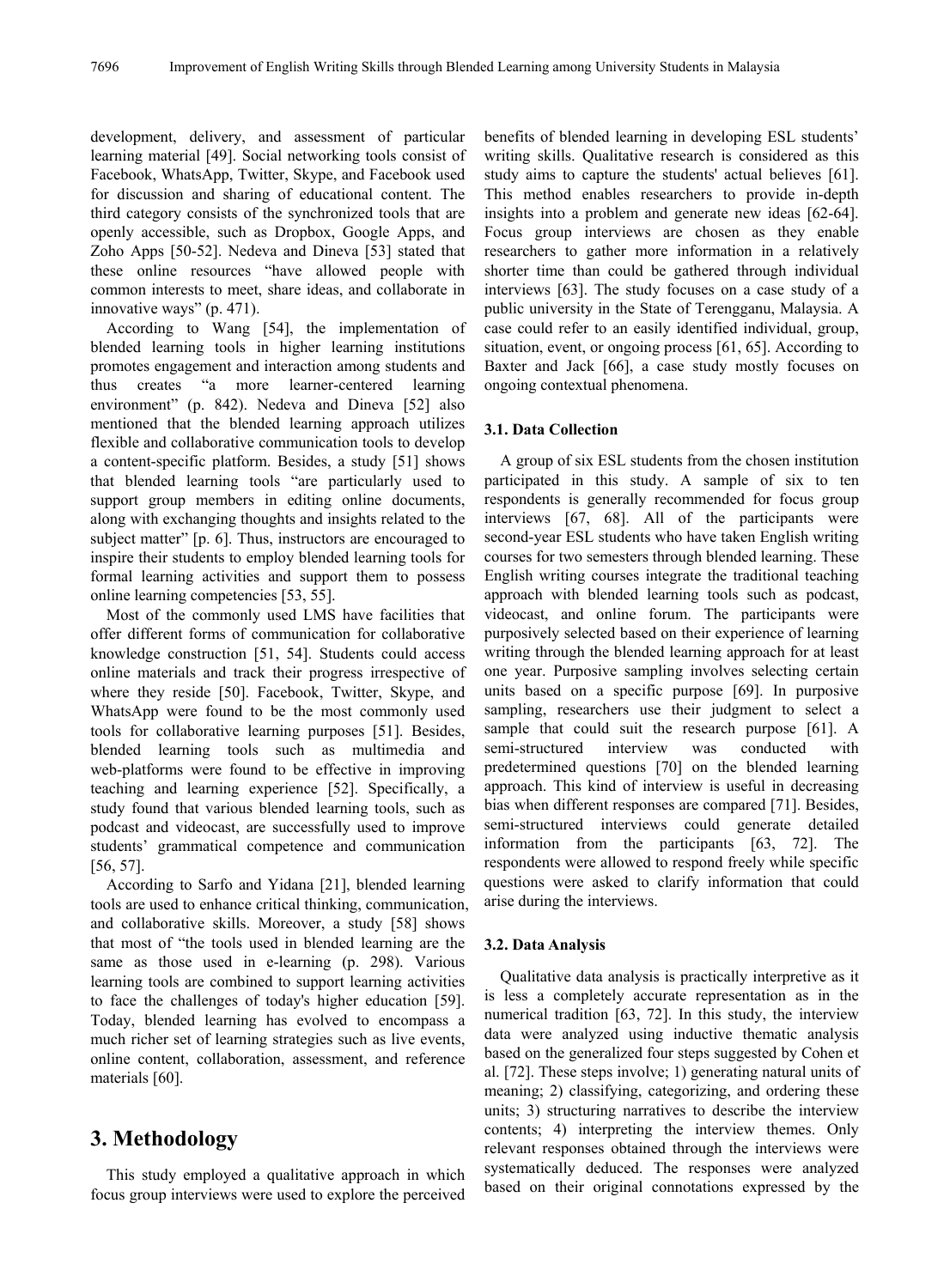respondents. The respondents were coded as R1, R2, R3, R4, R5, and R6 throughout the analysis.

# **4. Findings**

The purpose of this study was to explore the benefits of blended learning in learning writing as perceived by a group of six ESL students at a public university in Malaysia. All the participants were between 18-21 years of age. Four of the participants were females while two of them were males. Also, the group represents the three major languages in Malaysia (Malay, Mandarin, and Tamil); two participants from each language background respectively. The students were asked to explain the perceived benefits of blended learning and how it helps them to develop English writing skills. The emerging themes from the students' responses are represented in Table 1.

As presented in Table 1, the dominant view of the respondents suggests that blended learning improves students' written communication skills (R1, R3, R5, R6) as well as their self-esteem in learning writing (R2, R3, R5, R6). The students believe that the blended learning approach enables them to organize their own pace of study and impacts their learning positively as they use podcasts, videocasts, and online forums to explore abundant writing potential. These perceptions are consistent with the findings reported by Sahin [40] that blended learning helps students to improve their communication and self-confidence. Furthermore, the respondents believe that their self-confidence in writing has improved after learning through the blended learning approach. In a similar context, Hall and Villareal [46] found that blended learning improves the level of students' motivation and self-confidence. Students develop self-confidence by engaging in online learning activities [35, 52]. Nevertheless, the blended learning approach requires support from educators and the provision of learning materials based on the students' needs.

Moreover, the method of content delivery plays a vital role in regulating learning experiences [39]. In this regard, the respondents expressed that blended learning has increased their familiarity with writing using modern communication technology. These findings confirm that blended learning is positively associated with e-learning competence as pointed out by Mwakyusa and Mwalyagile [37]. When chosen appropriately, blended learning tools play a crucial role in developing students' interest and writing skills [32]. Similarly, Annamalai [34] found that students show their involvement in blended learning activities and improve their tech-savvy which resulted in positive learning behavior.

**Table 1.** Benefits of Blended Learning Approach

| <b>Predetermined questions</b>                                                                                     | <b>Emerging themes</b>                     | <b>Exemplary quotes</b>                                                                                                                                                                                                                                                                                                                                                                                                                       |
|--------------------------------------------------------------------------------------------------------------------|--------------------------------------------|-----------------------------------------------------------------------------------------------------------------------------------------------------------------------------------------------------------------------------------------------------------------------------------------------------------------------------------------------------------------------------------------------------------------------------------------------|
| Based on your blended learning<br>experience, what are the benefits of<br>blended learning in learning<br>writing? | Improvement in<br>communication skills     | It helps me to improve my EnglishR1<br>It is so good for me that it improves my English skillsR5<br>It helps me to improve my English learningR6<br>it improves my English learning and writing skillsR3<br>because it creates a learning experience through interaction<br>between students and lecturers and among students themselvesR6                                                                                                    |
| How does blended learning help you<br>to develop communication skills?                                             | Self-esteem,<br>self-confidence            | by helping me to develop self-esteem and self-confidence in<br>writingR5<br>by giving me the confidence to communicateR3<br>by increasing my self-confidence to communicate in EnglishR6<br>as it makes me more confident when writing to other peopleR5<br>and make me brave enough to give an opinionR5<br>It gives me more confidence to communicate with other peopleR2<br>our class quiz and test are conducted online, so I become more |
|                                                                                                                    | Improvement in writing<br>using technology | conversant with writing using online platformsR1<br>I learn how to access resources on the internet to write and conduct<br>$research$ . $E2$                                                                                                                                                                                                                                                                                                 |
|                                                                                                                    | Increased interest                         | access to internet resources help me to improve my writingR6<br>I become more interested, focused, and excited about the writing<br>subjectR2<br>It allows students to write at my own paceR6                                                                                                                                                                                                                                                 |
|                                                                                                                    | Flexibility in learning                    | provides ultimate flexibility in presenting contentR5<br>reduces classroom teaching time, then focuses on written<br>communication. R3<br>It offers a multitude of real-world writing skillsR6                                                                                                                                                                                                                                                |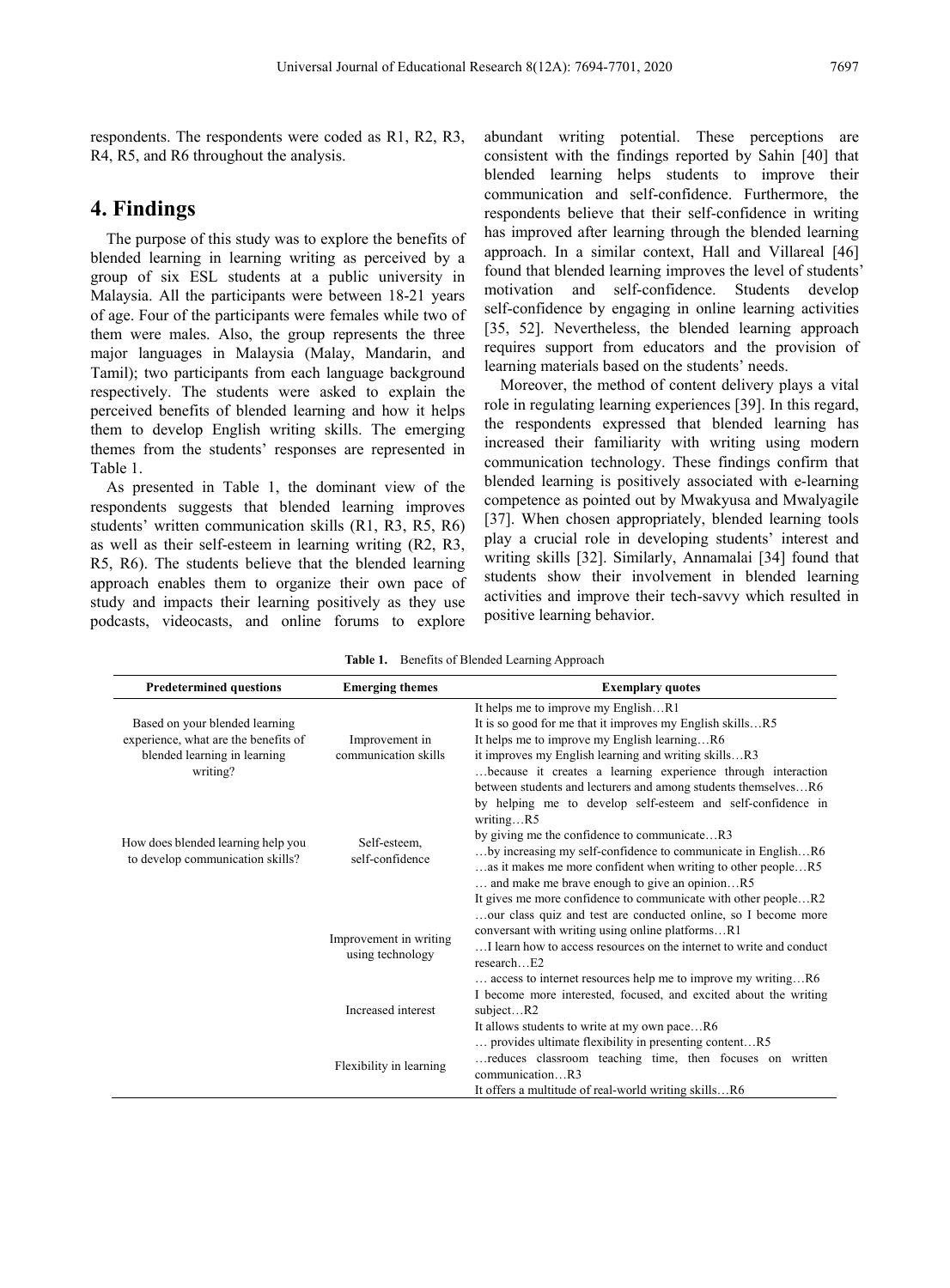Another theme that emerged from the interview data indicates that the blended learning approach makes learning writing flexible. This flexibility gives students the freedom to choose how and where they learn, thereby making learning a dynamic process [42]. Students' perceptions of blended learning are positive regarding its usefulness in terms of quality of writing instructions, course content, and flexibility. The blended learning approach has provided the students with better learning achievements, a higher level of enthusiasm, and more positive attitudes toward learning writing. According to Nedeva and Dineva [53], blended learning tools are convenient and easy to use as they have the flexibility of time and place. However, some students prefer having two-way communications with their classmates and lecturers while utilizing a blended learning approach for their writing skills. R1 stressed that "when we are divided into groups, we have so much fun to work together and share our experience to get good marks and support each other". According to Ghahari and Ameri-Golestan [19], the integration of technology with the traditional approach is effective in enhancing students' learning performance, especially in learning writing.

The blended learning approach has broadened the opportunities for students to exchange written ideas due to its varied learning activities. Eshreteh and Siraj [23] described that online lectures can enhance classroom collaboration between instructors and learners. Students tend to perform some writing activities to provide feedback to the wall post which encourages interactivity through writing [48]. During the interview session, R6 states "blended learning can help me to improve my interactions through writing feedbacks using emails, discussion boards and, chatroom". The use of online communication tools, such as Wikis, podcasts, and videocasts enhances individual and group involvement in the learning process which promotes communication and supports the dynamic teaching and learning process [51]. Thus, minimizing the teacher's role in the classroom has widened students' opportunity to interact through writing.

Bataineh and Mayyas [41] found that students were actively involved in blended learning activities provided on the Moodle online learning platform. Students can identify their strengths and weaknesses in writing and develop English communication skills [29]. They perceive interaction through blended learning positively. R6 explicated that "blended learning makes it easier for me to communicate with my colleagues and lecturers by composing my written messages freely". The findings of Andreeva and Ostroverkhaia [33] revealed the blended learning approach provides a non-threatening environment that enables students to prepare for the learning task. Similarly, Abu Bakar et al. [18] found that most students creatively expressed their written ideas using blogs.

In sum, the findings of this study showed that students of higher institutions perceive the blended learning approach positively as it helps them to develop their written communication skills and self-confidence. These findings agree with many previous studies that most students favored the blended learning approach [38, 46, 48]. However, some studies indicate that students' preference toward the traditional learning approach is still high [27, 32]. Thus, a balanced application between the traditional and blended learning approaches could be used to achieve better learning outcomes [40].

# **5. Conclusions**

This study explored the perceived benefits of blended learning in improving English writing skills among ESL students in Malaysia. The findings revealed that the ESL students believe that blended learning helps them to develop their written communication skills, self-esteem, and interest in learning English writing. These findings indicate that blended learning could develop ESL students' writing skills through exchange of written information and access to various online reading materials. The students viewed the blended learning approach as an interactive and creative way of learning writing. According to them, the blended learning approach is a promising, creative, and feasible innovation in developing their learning experience by enriching support, activities, sources, and materials with a clear set of guidance and planning.

Through blended learning, students learn how to exchange written information, explain, clarify feedbacks on their learning task. However, the notion of blended learning does not aim to replace but rather supplement the teacher's role in the learning process. Thus, the integrated approach can produce positive learning outcomes in learning English writing. The findings of this study advance our understanding of the benefits of blended learning in improving English writing skills. This qualitative study is limited to a limited sample of six ESL students. Thus, the outcome of this study cannot be generalized. Further research may adopt a quantitative approach to provide more generalizable results.

## **REFERENCES**

- [1] J. Thirusanku and M. M. Yunus. "Status of English in Malaysia." Asian Soc. Sci., vol. 10, no 14, pp. 254-260, 2014.
- [2] Z. Ahmadpour and R. Khaasteh. "Writing behaviors and critical thinking styles: The case of blended learning." Khazar J. Hum and Soc. Sci., vol. 20, no. 1, pp. 5-24, 2017.
- [3] Z. A. Ahmad. Arabic writing skills among Malay students. UM Press, Malaysia, 2003.
- [4] F. H. Aljumah. "Saudi learner perceptions and attitudes towards the use of blogs in teaching English writing course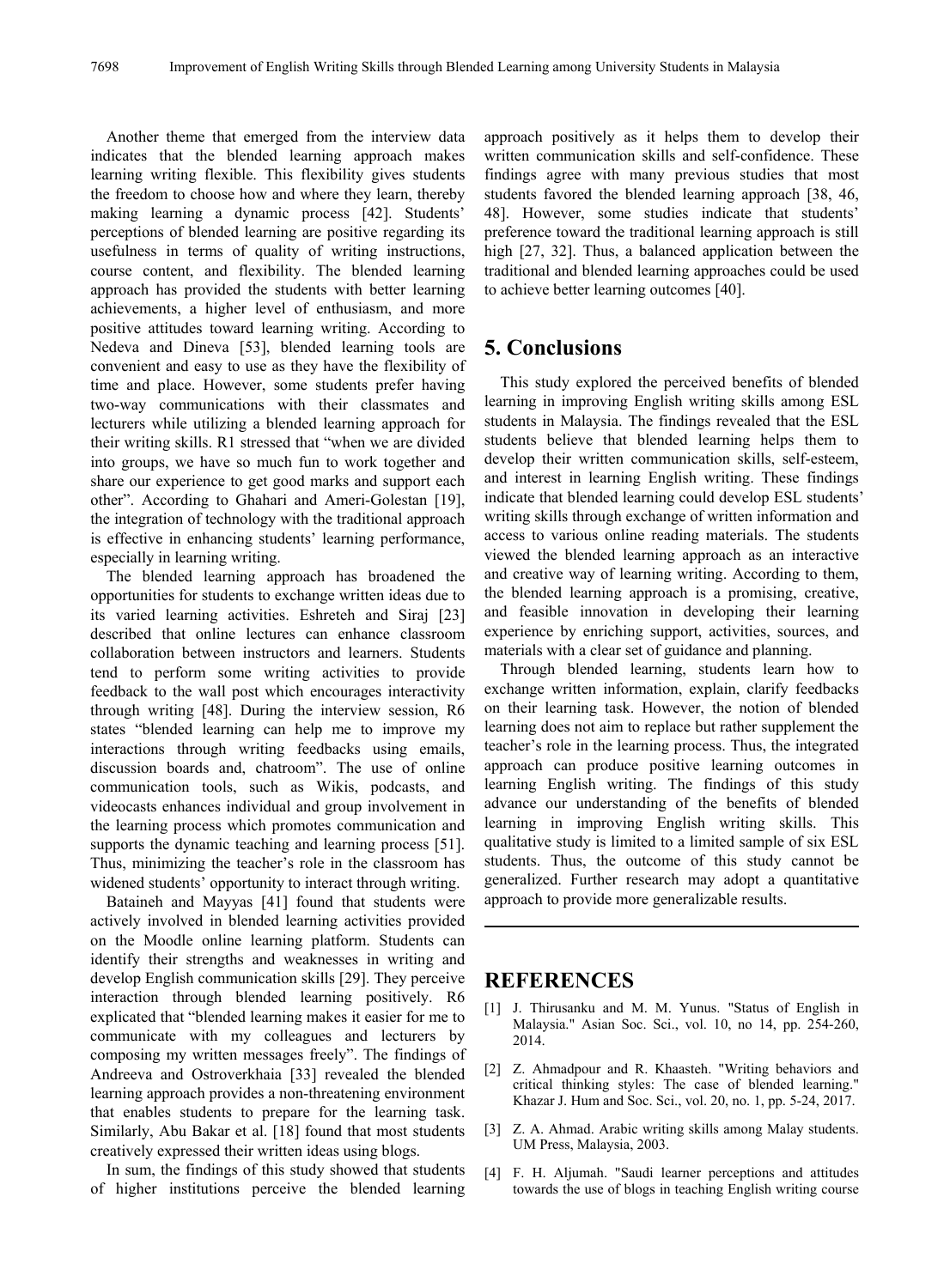for EFL majors at Qassim University." Eng. lang. Teach*.*, vol. 5, no. 1, pp. 100-116, 2012.

- [5] S. Raoofi, S. H. Chan, J. Mukundan, and S. M. Rashid. "A qualitative study into L2 writing strategies of university students." Eng. lang. Teach., vol. 7, no. 11, 2014, pp. 39-45.
- [6] S. Hussin, M. Y. Abdullah, N. Ismail, and S. K. Yoke. "The effects of CMC applications on ESL writing anxiety among postgraduate students." Eng. lang. Teach., vol. 8, no. 9, pp. 167-172, 2015.
- [7] A. A. I. Challob, N. A. Bakar, and H. Latif. "Collaborative blended learning writing environment: Effects on EFL students' writing apprehension and writing performance." Eng. lang. Teach., no. 6, pp. 229-241, 2016.
- [8] J. Myles. "Second language writing and research: The writing process and error analysis in student texts." *Tesl-Ej*, vol. 6, no. 2, pp. 1-20, 2002.
- [9] J. C. Richards and Renandya. Methodology in Language Teaching: An Anthology of Current Practice. Cambridge University Press, United Kingdom, 2002.
- [10] H. A. Alsamadani. "The Effectiveness of Using Online Blogging for Students' Individual and Group Writing." Int. Edu. St., vol. 11, no. 1, pp. 44-51, 2018.
- [11] A. Akhiar, A. Mydin, and S. A. A. Kasuma. "Students' perceptions and attitudes towards the use of Instagram in English language writing." Malaysian J. Learn. Instr, vo. 6, no. 1, pp. 47-72, 2017*.*
- [12] M. Mohite. An Investigation into the English Language Writing Strategies Used by Polish EFL Secondary School Learners. Master's thesis, London Metropolitant University, United Kingdom, 2014.
- [13] S. Darus and K. Subramaniam. "Error analysis of the written English essays of secondary school students in Malaysia: A case study." Eur. J. Soc. Sci.*,* vol. 8, no. 3, pp. 483-495, 2009.
- [14] R. S. Dwivedi and R.V. Chakravarthy. Problems encountered by rural students in writing English: role of English teacher-some solutions*.* Int. J. Stu. Eng. Lang. Lit., vo. 3, no. 7, pp. 27-38, 2015.
- [15] Z.B. Younes and F. S. Albalawi. "Exploring the most common types of writing problems among English language and translation major sophomore female students at Tabuk university." Asian J. Appl. Sci.*,* vol. 3, no. 2, pp. 7-26, 2015.
- [16] H. Rimbar. "The influence of spell-checkers on students' ability to generate repairs of spelling errors." J. Nus. St. (JONUS), vol. 2, no. 1, pp. 1-12, 2017.
- [17] K. Mizusawa and T. Kiss. "Connecting multiliteracies and writing pedagogy for 21st century English language classrooms: Key considerations for teacher education in Singapore and beyond." J. Nus. St. (JONUS), vol. 5, no. 2, pp. 192-214, 2020.
- [18] N. Abu Bakar, H. Latif, and A. Ya'acob. ESL Students feedback on the use of blogs for language learning, 3L. Sou. Asian J. Eng. Lang. St., 16 (1), 120-142, 2010.
- [19] S. Ghahari and A. Ameri-Golestan. "The effect of blended learning vs. classroom learning techniques on Iranian EFL

learners' writing." Int. J. For. Lang. Teach. Res., vol. 1, no. 3, pp. 77-86, 2013.

- [20] A. Abdullahi, N. M. Rouyan, K. M. R. Almetairi, and I. Hassan. "Process-Oriented Writing via Computer-Mediated Peer-Reviewing: The Case of English Inner-Circle Learners of Arabic as a Foreign Language." Int. J. Sci. Tech. Res., vol. 9, no. 4, pp. 3043-3047, 2020.
- [21] F. K. Sarfo and I. Yidana. "University lecturers experience in the design and use of Moodle and blended learning environments." Onl. J. New Hor. Edu., vol. 6, no. 2, pp. 143-154, 2016.
- [22] G. Saliba, L. Rankine, and H. Cortez. Fundamentals of Blended Learning*.* Western Sydney University Press, Australia, 2013.
- [23] K. M. Eshreteh and H. A. Siaj. "Attitudes of English-major students and teachers towards using blended learning in the English department at Hebron University." Int. J. Res. Eng. Edu., *2*(4), pp. 51-65, 2017.
- [24] N. Andreeva and I. V. Ostroverkhaya. "Learning to learn with blended learning." Eur. Sci. J., vol. 1, no. 2, pp. 193-203, 2017.
- [25] J. K. Tarus, D. Gichoya, and A. Muumbo. "Challenges of implementing E-learning in Kenya: A case of Kenyan public universities." Int. Rev. Res. Op. Dis. Learn.*,* 16(1), pp. 120-141, 2015.
- [26] R. Mabuan and J. G. Ebron. "A blended learning approach to teaching writing: Using E-mail in the ESL classroom." Asian EFL J., vol. 4, no. 1, pp. 80-103, 2017.
- [27] N. Emelyanova and E. Voronina. "Introducing blended learning in the English language classroom: Students' attitudes and perceptions before and after the course." Kno. Man. & E-Learn.*,* vol. 9, no. 1, pp. 33-49, 2017.
- [28] W. Zhang, and C. Zhu. "Impact of Blended Learning on University Students' Achievement of English as a Second Language." Int. J. E-Learn., vol. 17, no. 2, pp. 251-273, 2018.
- [29] M. Liu. "Blended learning in a university EFL writing course: Description and evaluation." J. of Lang. Teach. Res.*,*  vol. 4, no. 2, pp. 301-309, 2013.
- [30] T. Krasnova and A. Ananjev. "Students' perception of learning in the online discussion environment." Med. J. Soc. Sci., vol. 6, no. 6, pp. 202-202, 2015.
- [31] W. T. Y. Chan and C. H. Leung. "The Use of Social Media for Blended Learning in Tertiary Education." Univers. J. Educ. Res., vol. *4*, no. 4, pp. 771-778, 2016.
- [32] M. M. Yunus, N. Nordin, H. Salehi, M. A. Embi, and Z. Salehi. "The use of information and communication technology (ICT) in teaching ESL writing skills." Eng. Lang. Teach.*,* vol. 6, no. 7, pp. 1-8, 2013.
- [33] N. Andreeva and I. V. Ostroverkhaya. "Learning to learn with blended learning." Eur. Sci. J., vol. 12, no. 1, pp. 193-203, 2017.
- [34] N. Annamalai. "How Malaysian lecturers view Mooc and its challenges." J. Nusan. St. (JONUS), vol. 4, no. 2, pp. 144-167, 2019.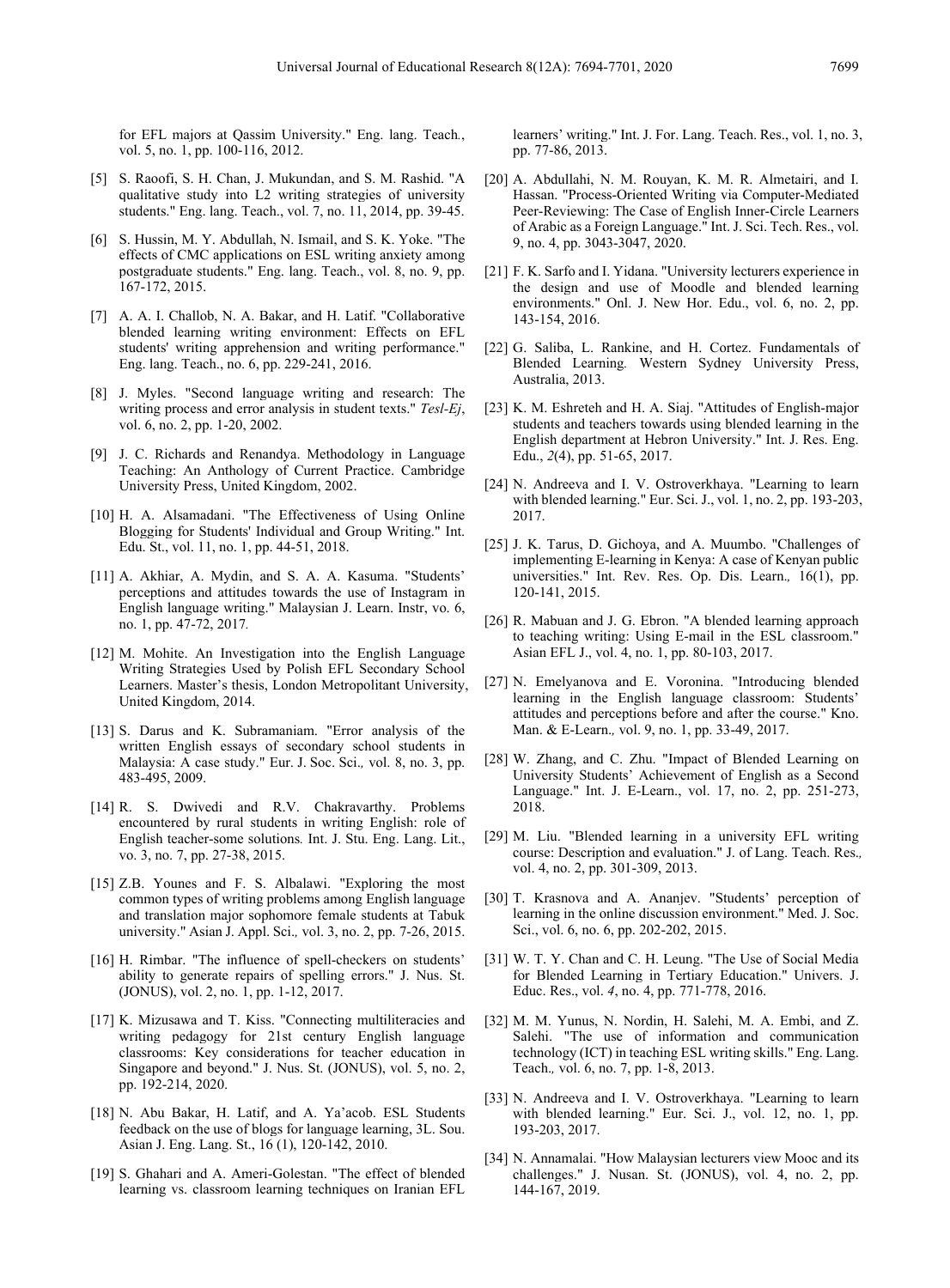- [35] W. M. Al-rahmi, M. S. Othman, and L. M. Yusuf. "The effectiveness of using e-learning in Malaysian higher education: A case study Universiti Teknologi Malaysia." Med. J. Soc. Sci., vol. 6, no. 5, pp. 625-625, 2015.
- [36] U. K. Masrom, N. A. N. M. Alwi, and N. H. N. Asshidin. "Understanding Learners' Satisfaction in Blended Learning among Undergraduate Students in Malaysia." Univers. J. Educ. Res., vol. 7, no. 10, 2233-2238, 2019.
- [37] W. P. Mwakyusa and N. V. Mwalyagile. "Impediments of E-Learning Adoption in Higher Learning Institutions of Tanzania: An Empirical Review." J. Edu. Prac., vol. 7, no. 30, pp. 152-160, 2016.
- [38] F. M. Yamin and W. H. W. Ishak. "Does the blended learning and student-centered learning method increase student's performance." ISS Conf. Proc., July, 2017.
- [39] E. Omwenga, T. Waema, and P. Wagacha. "A model for introducing and implementing e-learning for delivery of educational content within the African context." African J. Sci. Tech., vol. 5, no. 1, pp. 35-48, 2004.
- [40] Sahin, K, A. "Blended instruction for EFL learners: Engagement, learning and course satisfaction." Jalt Call J., vol. 10, no. 3, pp. 175-188, 2014, 2014.
- [41] R. F. Bataineh, and M. B. Mayyas. "The utility of blended learning in EFL reading and grammar: A case for Moodle." Teach. Eng. Tech., vol. 17, no. 3, pp. 35-49, 2017.
- [42] J. Rhode. "Interaction equivalency in self-paced online learning environments: An exploration of learner preferences." Int. Rev. Res. Op. Dist. Learn., vol. 10, no. 1, pp. 1-23, 2009.
- [43] B. Collis and J. Moonen. "Flexible learning in a digital world." J. Op. Dist. E-Learn., vol. 17, no. 3, pp. 217-230, 2002.
- [44] L. D. George-Walker and M. Keeffe. "Self-determined blended learning: A case study of blended learning design*.*" High. Educ. Dev. Res., vol. 29, no. pp. 1, 1-13, 2010.
- [45] L. Lloyd-Smith. "Exploring the advantages of blended instruction at community colleges and technical schools*.*" MERLOT J. Onl. Learn. Teach.*,* vol. 6, no. 2, pp. 508-515, 2010.
- [46] S. Hall and D. Villareal. "The Hybrid Advantage: Graduate Student Perspectives of Hybrid Education Courses." Int. J. Teach. Learn. High. Edu., vol. 27, no. 1, pp. 69-80, 2015.
- [47] A. M. Pinto-Llorente, M. C. Sánchez-Gómez, and F. J. García-Peñalvo. "A mixed methods research of pre-service teachers' perceptions about the benefits of Wiki-based tasks and discussion boards." ISQR Conf. Proc., June, 2017.
- [48] A. Akkoyunlu and M.Y. Soylu. "A study of student's perceptions in a blended learning environment based on different learning styles." Int. J. Edu. Dev. Info. Comm. Techn., vol. 2, no. 11, pp. 80-100, 2015.
- [49] N. A. Alias and A. M. Zainuddin. "Innovation for Better Teaching and Learning: Adopting the Learning Management System." Mal. Onl. J. Instruc. Tech.*,* vol. 2, no. 2, pp. 27-40, 2005.
- [50] M. Wang, Y. Chen and M. J. Khan. "Mobile cloud learning

for higher education: A case study of Moodle in the cloud." Int. Rev. Res. Op. Dist. Learn., vol. 15, no. 2, pp. 254-267, 2014.

- [51] H. Al-Samarraie and N. Saeed. "A scoping review of cloud computing tools for collaborative learning: Opportunities and challenges to the blended-learning environment." Comp. & Edu., vol. 12, no. 4, pp. 77-91, 2018.
- [52] K. E. Kakosimos. "Example of a micro-adaptive instruction methodology for the improvement of flipped-classrooms and adaptive-learning based on advanced blended-learning tools." Edu. Chem. Eng., vol. 12, no. 1, pp. 11-1, 2015.
- [53] V. I. Nedeva and S. B. Dineva. "Blended learning and applying new tools and services of E-learning support." Comp. Tech. App., vol. 3, no. 7, pp. 471-476, 2012.
- [54] M. J. Wang. "Online collaboration and offline interaction between students using asynchronous tools in blended learning." Aust. J. Edu. Tech., vol. 26, no. 6, pp. 830-846, 2010.
- [55] P. Reynold, G. Ruth, and T. Lucero. When Technology Disrupts Teaching and Learning: A Private Higher Education Students' Perceptions on the Challenges of Technology-based Teaching Tool. Univers. J. Educ. Res., vol. 7, no. 11, pp. 2293-2302, 2019.
- [56] M. G. Brown. "Blended instructional practice: A review of the empirical literature on instructors' adoption and use of online tools in face-to-face teaching." Inter. High. Edu., vol. 31, mo. 2, pp. 1-10, 2016.
- [57] A. M. Pinto-Llorente, M. C. Sánchez-Gómez, F. J. García-Peñalvo, and S. Casillas-Martín. "Students' perceptions and attitudes towards asynchronous technological tools in blended-learning training to improve grammatical competence in English as a second language." Comp. Hum. Behav., vo. 72, no. 1, pp. 632-643, 2017.
- [58] M. Roszak, B. Kołodziejczak, W. Kowalewski, and A. Ren-Kurc. "Academic blended learning–competences and tools." Int. J. Conti. Eng. Edu. Life Long Learn., vol. 24, no. 3, pp. 286-301, 2014.
- [59] N. Hoic-Bozic, M. H. Dlab, and V. Mornar. "Recommender system and web 2.0 tools to enhance a blended learning model." *IEEE* Trans. Edu., vol. 59, no. 1, pp. 39-44, 2015.
- [60] C. C. Wai and E. L. K. Seng. "Exploring the effectiveness and efficiency of blended learning tools in a school of business." Proc. Soc. Behav. Sci., vol. 123, no. 1, pp. 470-476, 2014.
- [61] J. R. Fraenkel, N. E. Wallen, and H. Hyun. How to Design and Evaluate Research in Education. McGraw Hill Publisher, United States, 2012.
- [62] W. Hollway and T. Jefferson. Doing qualitative research differently: Free association, narrative and the interview method. Sage Publications, United States, 2000.
- [63] J. W. Creswell. Research Design: Qualitative, Quantitative and Mixed Method Approaches. SAGE publications, United Kingdom, 2012.
- [64] P. Aspers and U. Corte. "What is qualitative in qualitative research." Qual. Socio., vol. 42, no. 2, pp. 139-160, 2019.
- [65] Z. Zainal. "Case study as a research method. J. Hum., vol. 5,